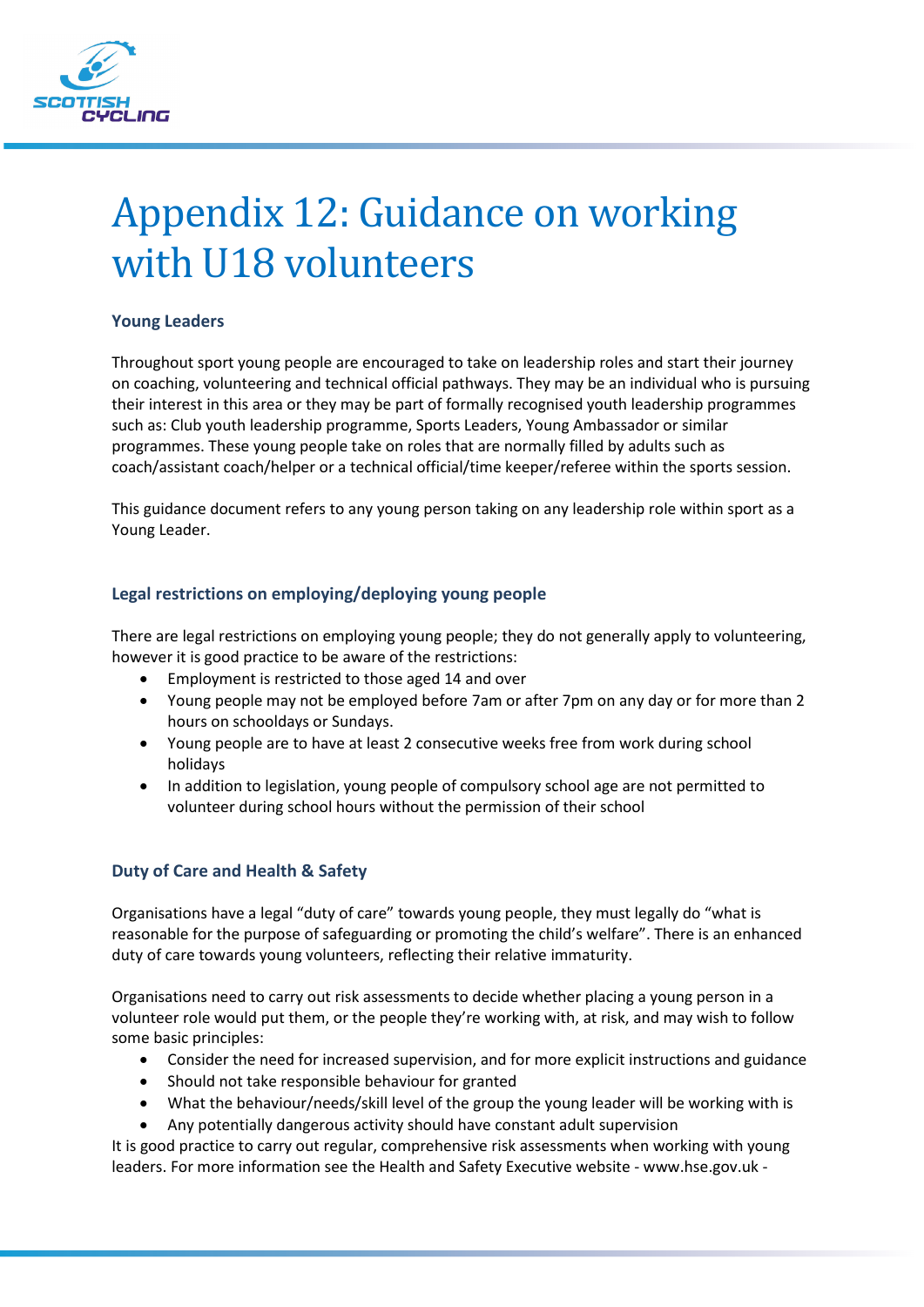

## **Inappropriate Tasks for Young Leaders**

Young Leaders may be more vulnerable than adult volunteers. There are therefore some tasks that may be inappropriate for young leaders; including:

- Acting as an "adult" for supervisory purposes on an away or overnight trip
- Physically demanding work
- Certain types of advisory work eg wellbeing /child protection
- Lone working
- Overly repetitive tasks with little opportunity for learning or development
- Certain types of fundraising e.g. any club events involving alcohol or gambling

## **Parental Permission**

You should always seek consent from a parent/carer when appointing a young leader. When seeking consent make sure you are clear that the young leader and their parent/carer fully understand what the role involves:

- Code of Conduct
- Time commitments
- Any role description
- Any training or checks like PVG that might be required
- Supervision, support and mentoring provided
- The location of the volunteering
- The tasks to be performed
- Wellbeing and protection policies and procedures
- Encouraging parents to come along to your events, or even the young leader's first session.

## **Other issues to consider**

#### Balancing education and volunteering

Many young leaders are in full-time or part-time education at school, college or university. It is essential to build in some flexibility to volunteering roles for young people, so that they can maintain a healthy balance between their education and their volunteering commitments. For example, there are busy periods during term-time or exam periods and those events will become a priority for young leaders at that time (often Xmas or Jan and late spring and early summer). During the summer holidays young leaders often have much more free time and some want to volunteer full-time for several weeks.

To support young leaders manage their time across the season speak to them about:

- Their time availability and any academic pressures at the start of their volunteering involvement / pre-season planning
- What is realistic to commit to
- Any periods of time when they might be less available
- Plan in regular check-ins to discuss how their level of input is working for them and if any changes are needed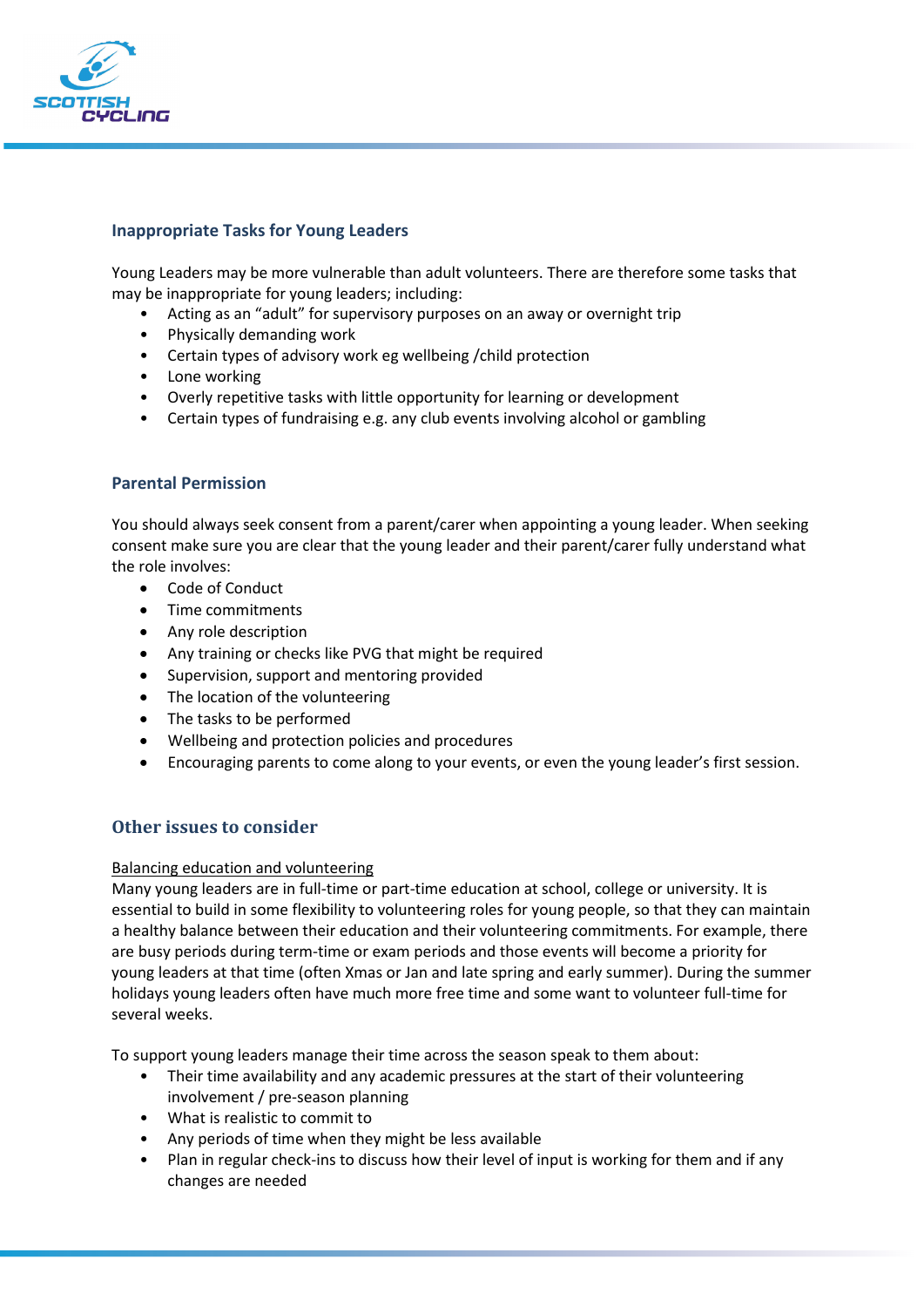

### Young Leader Finances

Most young people survive on very low incomes. They may live with their parents and have no income of their own or have earnings from paid part-time jobs, or some may be on welfare benefits. Other volunteers? are parents themselves and have young children to support. Volunteers in these situations cannot wait until the end of the month, or even the end of the week, to be reimbursed their expenses. This makes the prompt reimbursement of expenses for travel and other standard agreed expenses important and should be treated as a priority. Remember that not all young people are confident asking for things, so you may need to remind them to claim their expenses.

# **PVG and Supervision**

## **U16s**

PVG required: NO

Supervision Required: YES at all times by an adult with a PVG and relevant training Rationale: Young Leaders who are under 16 should be considered as a session participant who is taking a leadership role in that session and should be supported by a responsible adult at all times. The adult is considered to have duty of care responsibility for the session and all participants (including the young person who might be leading the session) and should have a PVG and relevant child protection training.

## **16 years and above**

PVG required: YES - if that role normally requires one

Supervision Required: An assessment should be made of the young person's skills, abilities, training and competence and if they are deemed to be ready then they can deliver their role without supervision. If they are not yet ready then supervision should be given in the same way that it is for U16s.

*NB*: it is important to assess the young person's levels of maturity and ability to act in a responsible way, as they may be technically competent to carry out the role but not mature enough to do this unsupervised.

#### Rationale:

At 16 years old legal duty of care responsibility attaches to people who are in charge of children. Therefore at 16 (or above) young leaders should follow the PVG and training requirements for the role that they are delivering.

## **Mobile Phones**

Many young leaders aged  $14 - 18$  will either still be active session participants or only recently moved from session participant to session leader and will be friends with their fellow members, some of whom will still be U18. It is therefore very likely that they will have the personal contact details or be connected on social media with those U18 members.

It would be inappropriate to require young leaders to isolate themselves from their friends and social circle by removing the details of those members from their contact lists/social media.

Therefore the following guidance should be implemented: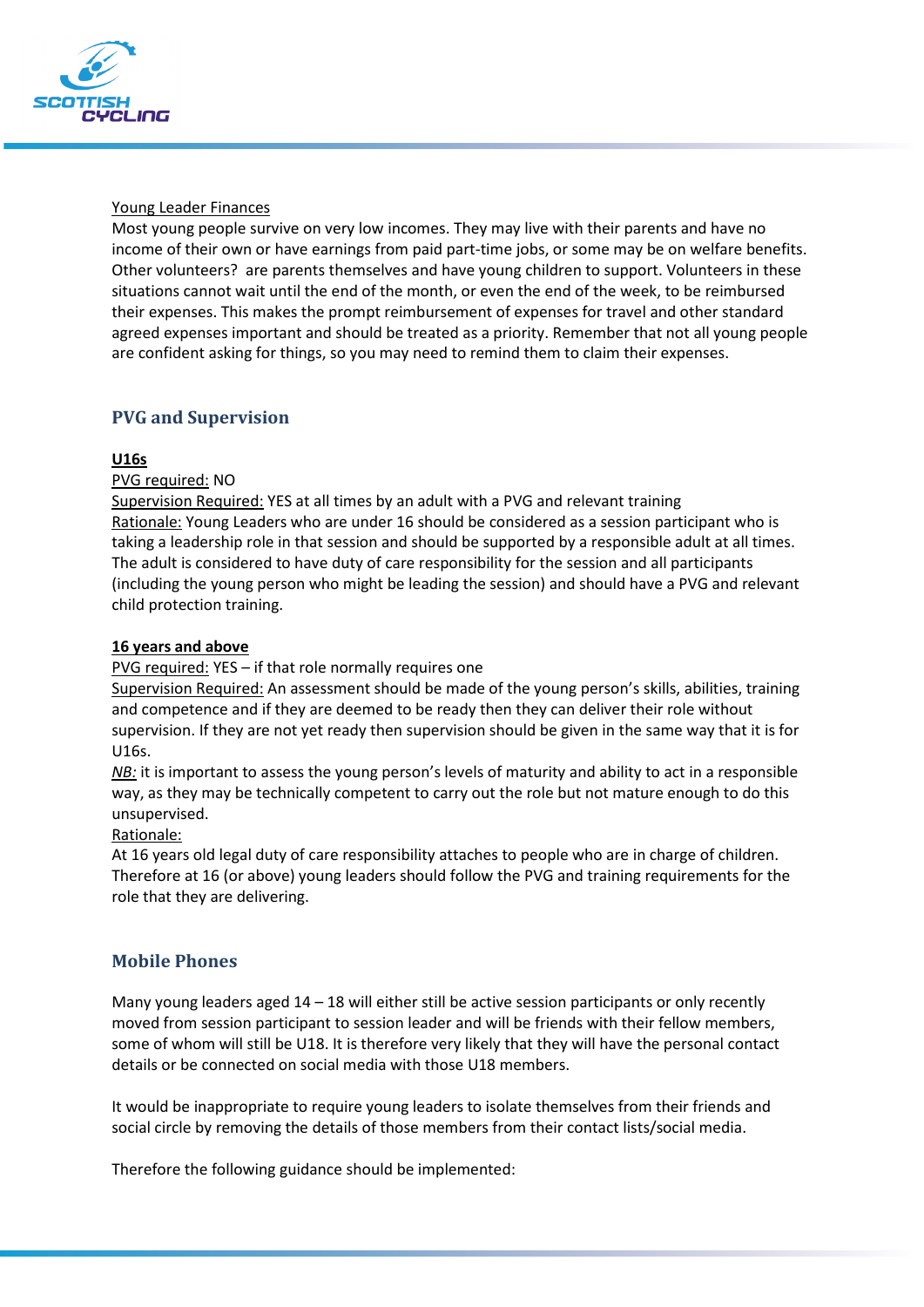

- If a young leader is U18 and had phone, e-mail or social media connections for U18 athletes prior to undertaking the young leader role these contacts can be retained
- Young leaders should provide a list of existing contacts (phone, email, social media) and the nature of their relationship to their supervisor and the wellbeing & protection officer
- The person supervising the young leader should make every effort to ensure that the young persons role is not the lead for those athletes e.g. the young leader who is a coach is not the primary coach for those specified young persons except on an occasional basis.

*NB this protocol is often appropriate for implementation for young staff/volunteers aged 18 – 21 who will have similar social networks to U18s and very often have come up through the club* 

# **Adults communicating with young leaders who are U18**

Digital communication (phone, text, emails, social media etc) can be a useful tool for coaches and other staff/volunteers within the organisation to share information with other coaches or staff/volunteers.

## **U16**

While the young leader may be a colleague, they are also still a child and as such all communication to them should be addressed to the young person and their parent/carer, and delivered via their parent/carers contact (eg phone, email etc) or a group (parent, child, coach) method (eg group text message/whatsapp/email)

## **U18s**

If the young leader is aged 16 or 17, it may be detrimental to their development in their role to restrict the ability to share professional information with them from other coaches or staff/volunteers.

In this situation, if a young person in a position of responsibility aged 16 or 17 (or a parent/carer on their behalf) requests to have contact with an adult coach or volunteer/staff for the purposes of sharing professional information relevant to their role, the organisation should:

- Gain written consent from the young person and their parent/care to have such contact, naming the individual adult and medium of communication e.g. phone, app, social networking site etc.
- Ensure the named adult signs an agreement to keep contact with the young person to the discussion of matters relevant to the young person's professional role in the club
- Ensure all such communications are available to be viewed or if preferred shared with an identified third person (e.g. the young person's parent/carer or club person such as another coach, wellbeing & protection officer)
- Ensure that if the young person or the adult is found to breach the above agreement, action must be taken by the club to address the concern and/or ensure that the breach is referred to Scottish Cycling or the statutory agencies if appropriate

#### Communication Guidance for young leaders who are U18

• Do not add or take contacts for athletes who were not previously in your contacts/friends on social media and who you have only met via your leadership role – that would be a breach of good practice and your code of conduct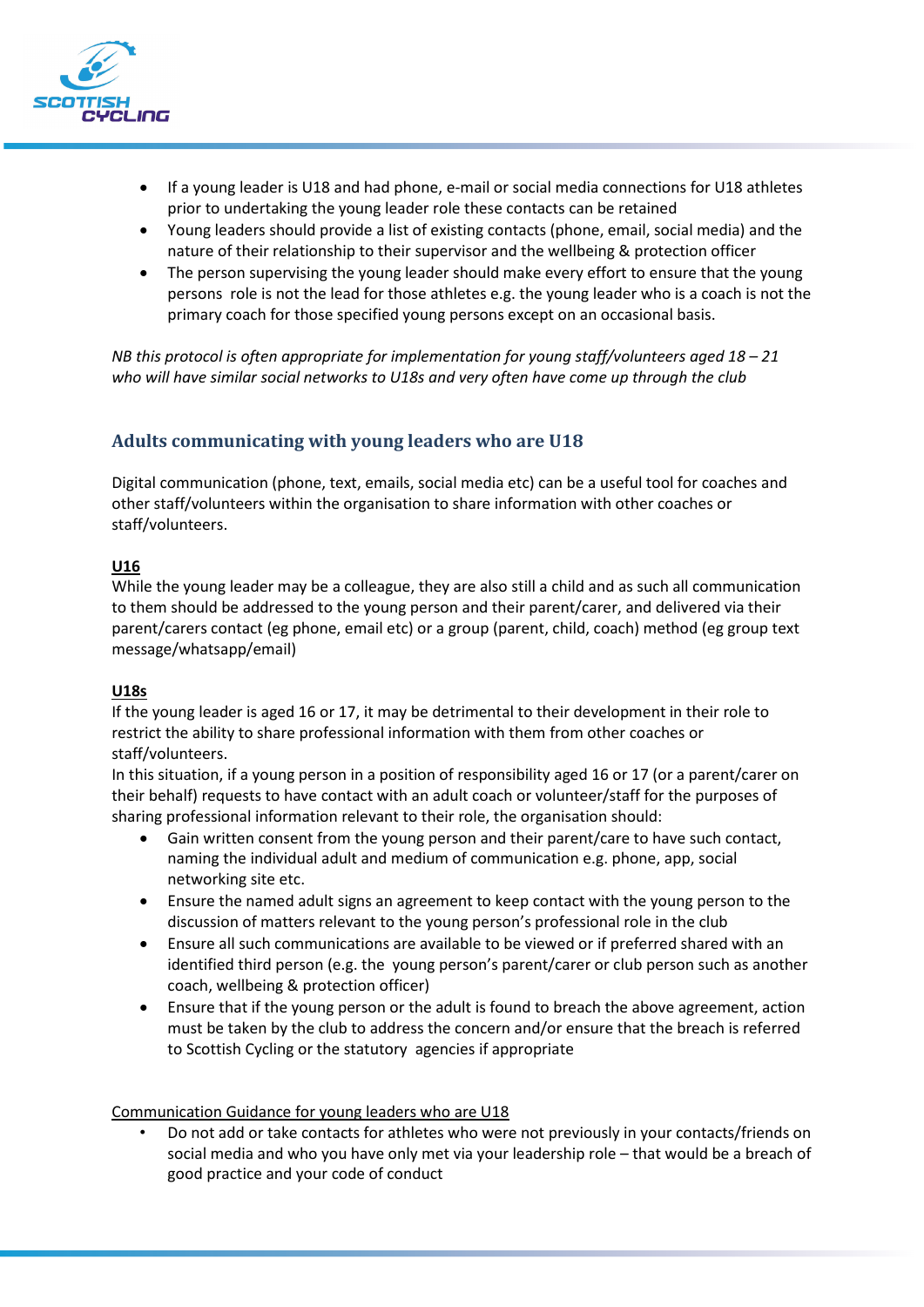

- Always remember that you are in a leadership role and that any communication, comments, photos and video clips posted on a social networking site may be shared with more people than you originally intended and should reflect the standards expected by your code of conduct
- Never share pictures of yourself or your friends that you wouldn't be happy for your family to see. Also never post or send any photographs, videos or make comments that:
	- o May be hurtful, untrue or upsetting or that you may regret sharing later on
	- o May be used by other people in a way you did not intend or want
	- o Other people may find inappropriate
- Do not upload images of other members taking part in your training, activities or events without express permission from your organisation. You will also have to ensure that all photographic permissions have been obtained and the photo contents are in line with guidance on content.

**NB:** This will not prevent you having images of your friends from the organisation on your personal social networking site, as long as they were taken outside of the sporting arena. Even so, it is still a good idea to check that any person in the image, and their parents, are happy for you to upload the image.

# **Personal/Social/Romantic Relationships**

Scottish Cycling has adopted the Home Office guidelines which states that people in positions of trust and authority should not have a romantic/sexual relationship with 16/17 year olds in their care (a relationship of that nature with those U16 is a criminal offence and a form of child abuse). The power and influence a coach and other staff/volunteer roles has in a professional relationship with a young person cannot be underestimated. In addition to this, the young person's success or failure and team selection/technical decisions may be dependent on that person. It is vital for all coaches, as well as other volunteers, to recognise the responsibility they have and ensure that they do not abuse that position of power and trust.

No sexual/romantic relationship should exist between any young member of the organisation aged 16/17 years and their coach or other staff/volunteers and that the relationship between those roles and members must be appropriate at all times; this has been included in the Scottish Cycling codes of conduct, and any relationship of this nature may result in disciplinary action.

#### Pre-existing relationships between young people

Where a pre-existing relationship exists between members and one of those in the relationship moves into a Young Leader role, the following should be implemented:

- The relationship should be declared to the person supervising the young leader and the Wellbeing & Protection officer
- The person supervising that young leader should make every effort to ensure that their role is not the lead for their partner e.g. the young leader who is a coach is not the primary coach for their partner except on an occasional basis
- A clear set of behaviour standards is discussed and agreed with both the young people as to how they are to interact at official events, meets, training etc. – it should require the adherence of appropriate leadership role to participant behaviours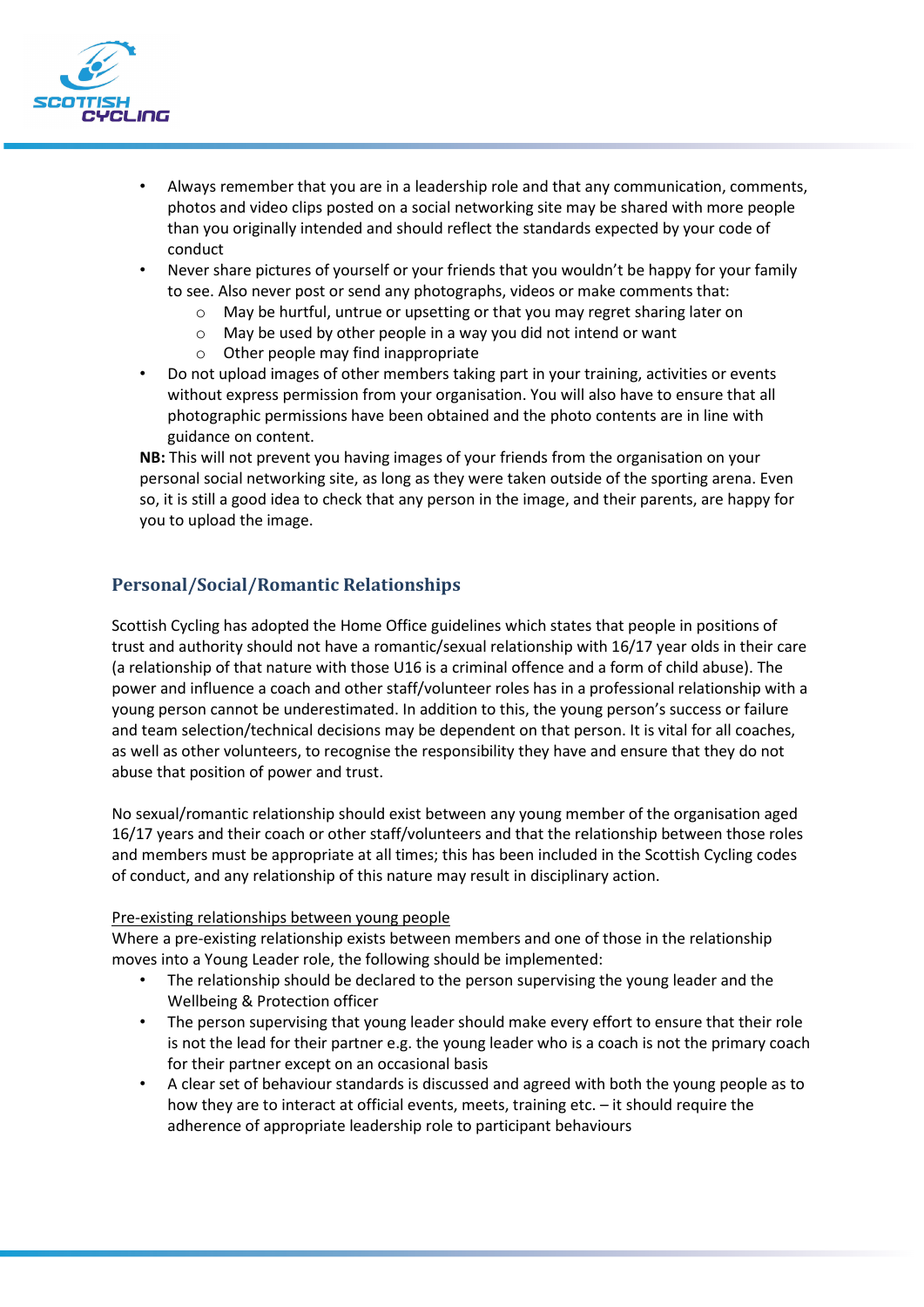

# **Trips away / Overnights**

It should not be common practice to use young leaders who are U18 on trips away or over nights as "adults" on those trips. It is very good experience and will assist in the young leaders development if they can go on away trips and over nights, and perform their young leader role e.g. assistant coach, official etc. HOWEVER they should be included as a "child" on the trip when planning is carried out to consider the number of "adults" required to facilitate the trip.

There should be a pre-trip meeting with the young leader to cover what their role will be and expectations of behaviour, sleeping arrangements and curfews, who is in charge etc. as they will have one foot in the "adult/trip staff" group and another in the "child/trip participant" group.

The nature of their role and involvement should also be clearly communicated to all participants in advance; to support the young leader and ensure there are no misunderstandings around roles or responsibilities.

# **Complaints/Disciplinary**

Young leaders while taking on adult roles are still young people and any process that they are involved in should reflect this and be based on the following key principles:

- Those who know the young leader best should be the ones who discipline, mentor, guide and educate them as part of their development
- The disciplinary/complaint procedure should be simple, easy to understand and conducted more informally than the adult procedure
- The wellbeing of the young leader is paramount and any arrangements around meetings should take into account their educational commitments and family life. Therefore meetings will be conducted locally and by those with experience in dealing with young people
- Sanctions and any suspensions of role should not normally be so severe as to discourage the young leader from continuing to volunteer should be tiered in severity to their age, responsibility and culpability
- The right to appeal is a required part of the process and should be included when communicating any final outcomes

## Young Leaders U16s (14 & 15 year olds)

Any disciplinary matter arising shall be dealt with by the a sub group of the committee/disciplinary/complaints panel (of no more than three persons), normally to include the person supervising the young leader, the wellbeing and protection officer and any other member has to have experience in dealing with young people or the disciplinary/complaints process

#### Young Leaders U18s (16 & 17 year olds)

Any disciplinary matter arising shall be dealt with using the adult procedure BUT with reasonable adjustments made to reflect the age and stage of the young leader. The setting up of a sub group of the committee/disciplinary/complaints panel (of no more than three persons), normally to include the person supervising the young leader, the wellbeing and protection officer and any other member has to have experience in dealing with young people or the disciplinary/complaints process

#### Serious Cases